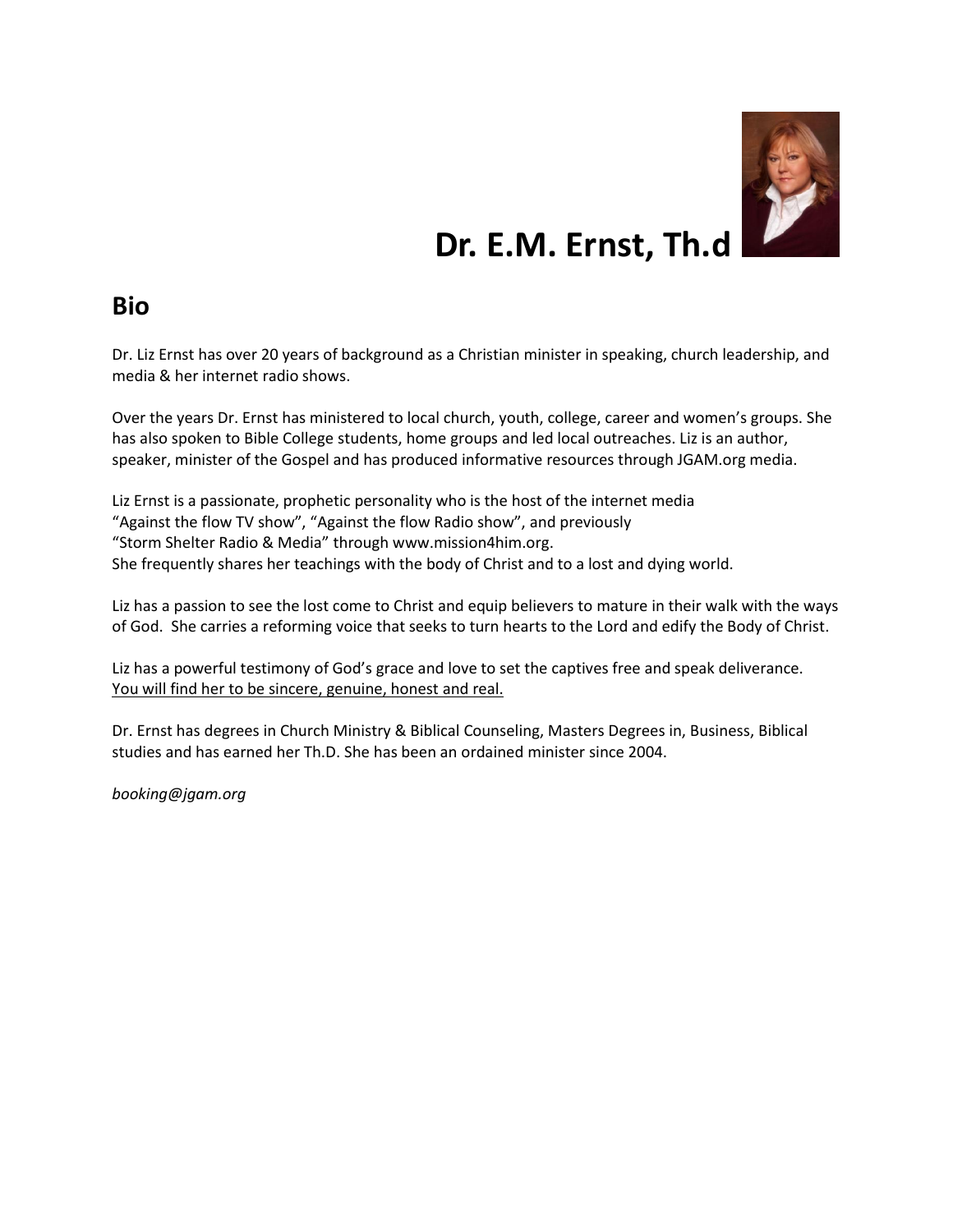## **Book release:**

"Let your misery be your ministry, turn your test into a testimony".

Growing up in Detroit Michigan in the 1970s and 80's Liz Ernst did not live the typical American story. Unlike most young women her age, Liz found herself responsible for caring for her single mother with deteriorating health, her abusive alcoholic grandfather, and shouldering responsibilities most adults never have to carry, at a very early age.

In this personal and provocative memoir, Liz speaks about painful losses, trauma and abuse, and how the Lord protected her as a child and healed her from many disappointments both at home and in the church.

Today, Liz, known as Dr. E.M. Ernst, is an anointed minister and teacher who shares her real-life experiences with her audiences through her ability to instill God's word to believers and nonbelievers with authority, clarity, and personal application. She and her husband are the founders of Against the Flow Ministries, and her mission is to empower people to turn their own misery into a ministry that sets other people free.

## **Endorsements:**

Dr. Ernst's memoir is a powerful testimony of the goodness and mercy of God the Father as revealed in Christ Jesus, and to being an over-comer in Christ. I know that this book will be a great blessing to all who read it, and will serve the Kingdom of God in accomplishing His Word: And they overcame him by the blood of the lamb, and by the word of their testimony, Revelation 12:11a.

*Anthony LaGuardia, Lead Worshipper, Kingdom Life Ministries Salt Lake City UT* -------------------------------------------------------------------------------------------------------------------------------

I have known Liz Ernst for the better part of 15 years. She is a good friend and ally of Jesus Christ. I've seen the results of God's amazing work accomplished over and over in and through her life. This book is a testimony of Liz's journey from extreme hardship and little hope to great victory and fruitfulness in God's Kingdom.

Liz is very anointed and fearless in ministering to broken people. Read the book and see for yourself! She is even better in person and would be of great service to your group or church.

*Rev. Tom Comstock Beyond the Veil Ministry* California